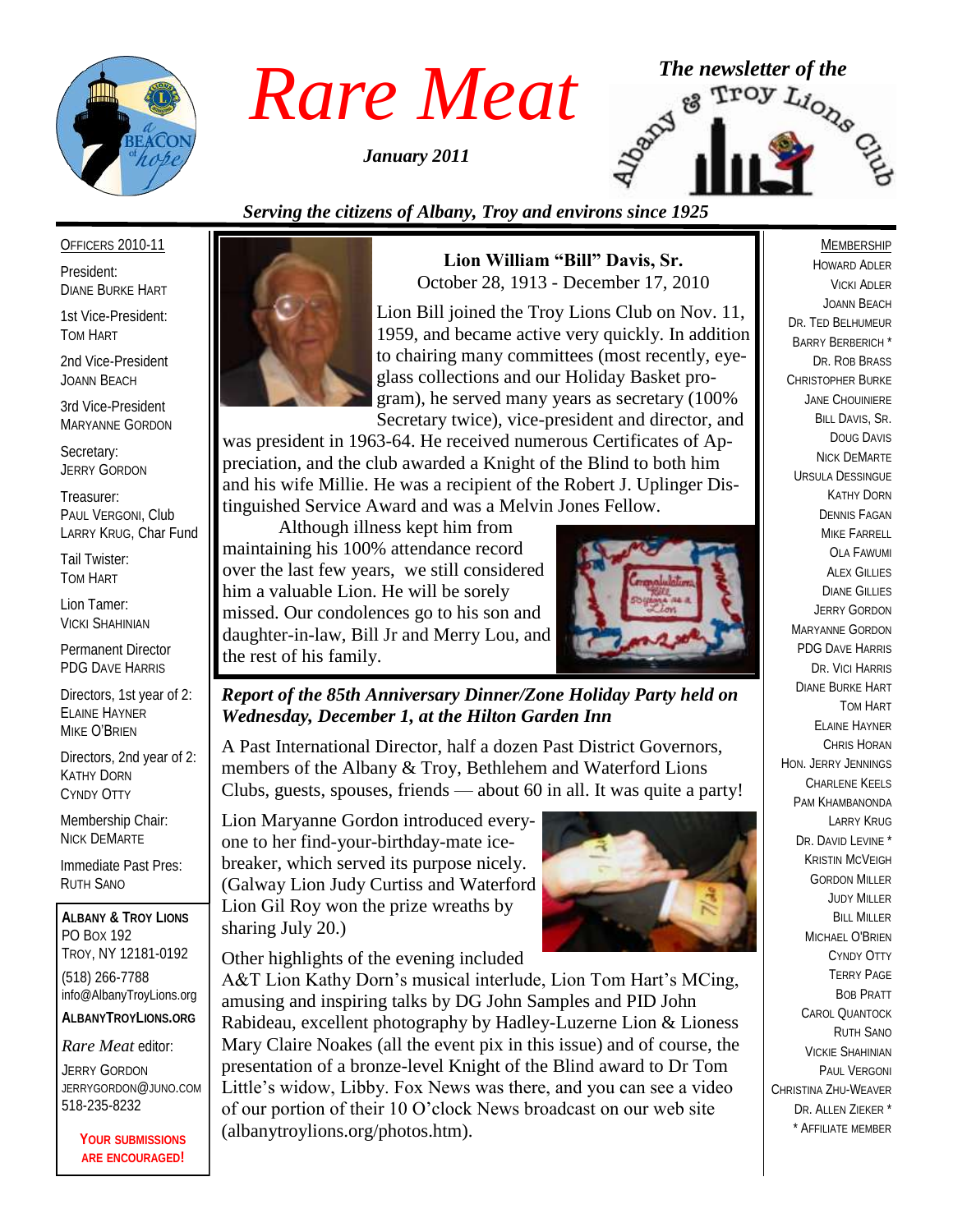

PDG Dick Nason, President of the Lions Foundation at Albany, NY, Inc, presented a posthumous bronze-level Knight of the Blind award to Dr Tom Little. Libby Little, Tom's widow, accepted the award, with Tom's younger brother Fred at her side. (DG John Samples watches.)

Dr. Thomas Little was an optometrist from Delmar who was killed on August 5, 2010, while on a medical mission in Afghanistan. Dr. Tom, as he was known to his friends and patients, was not a Lion, but his 33 years of bringing eye care to those who

desperately needed it exemplified what Lionism is all about. In appreciation of his efforts and accomplishments, a number of capital-district Lions clubs have donated the funds necessary to grant him a posthumous bronze-level Knight of the Blind Award. When Helen Keller spoke to the Lions at their international convention in 1925, she implored them to become "Knights of the Blind in the crusade against darkness," thus establishing the solving of vision-related problems as a main focus of Lionism.

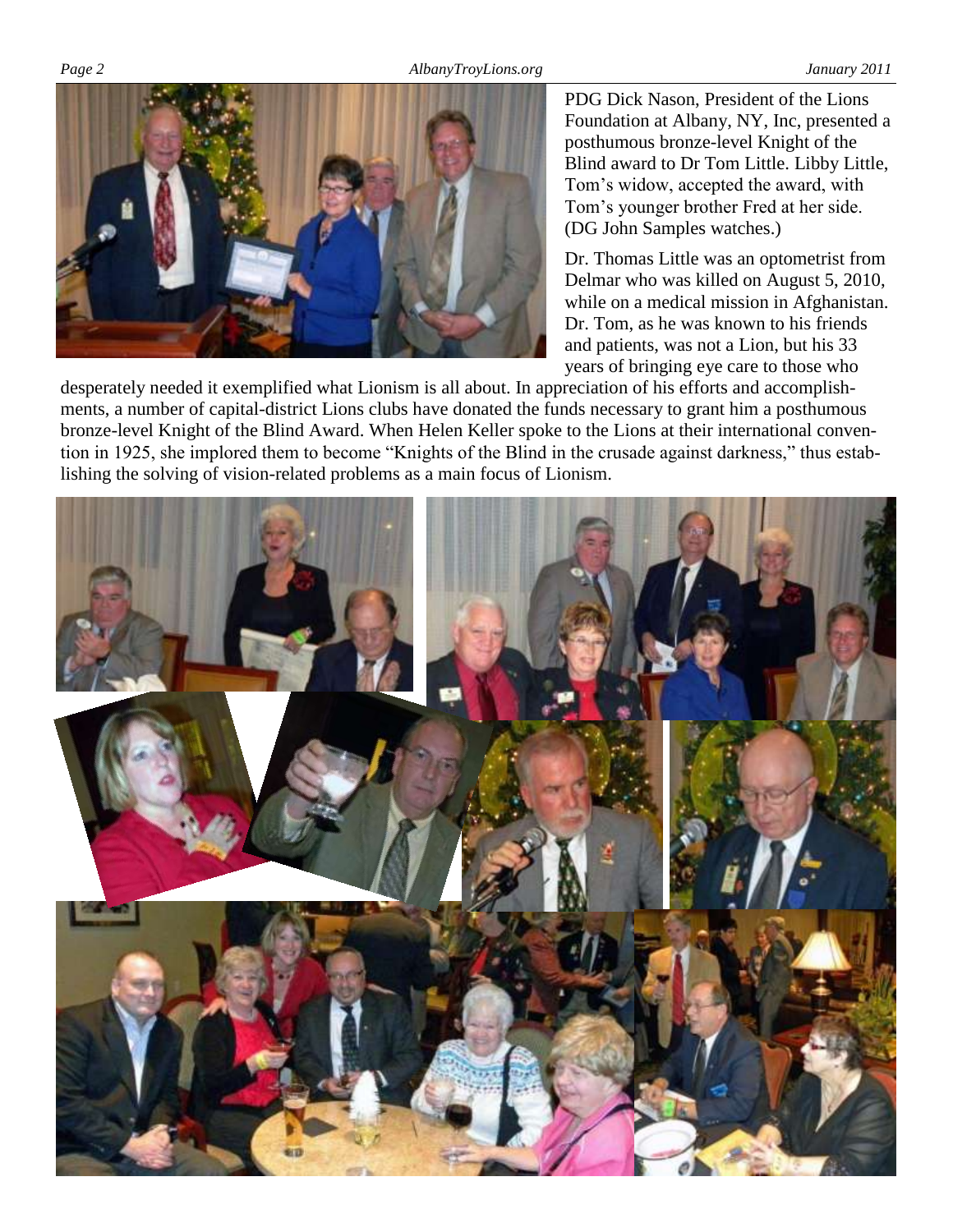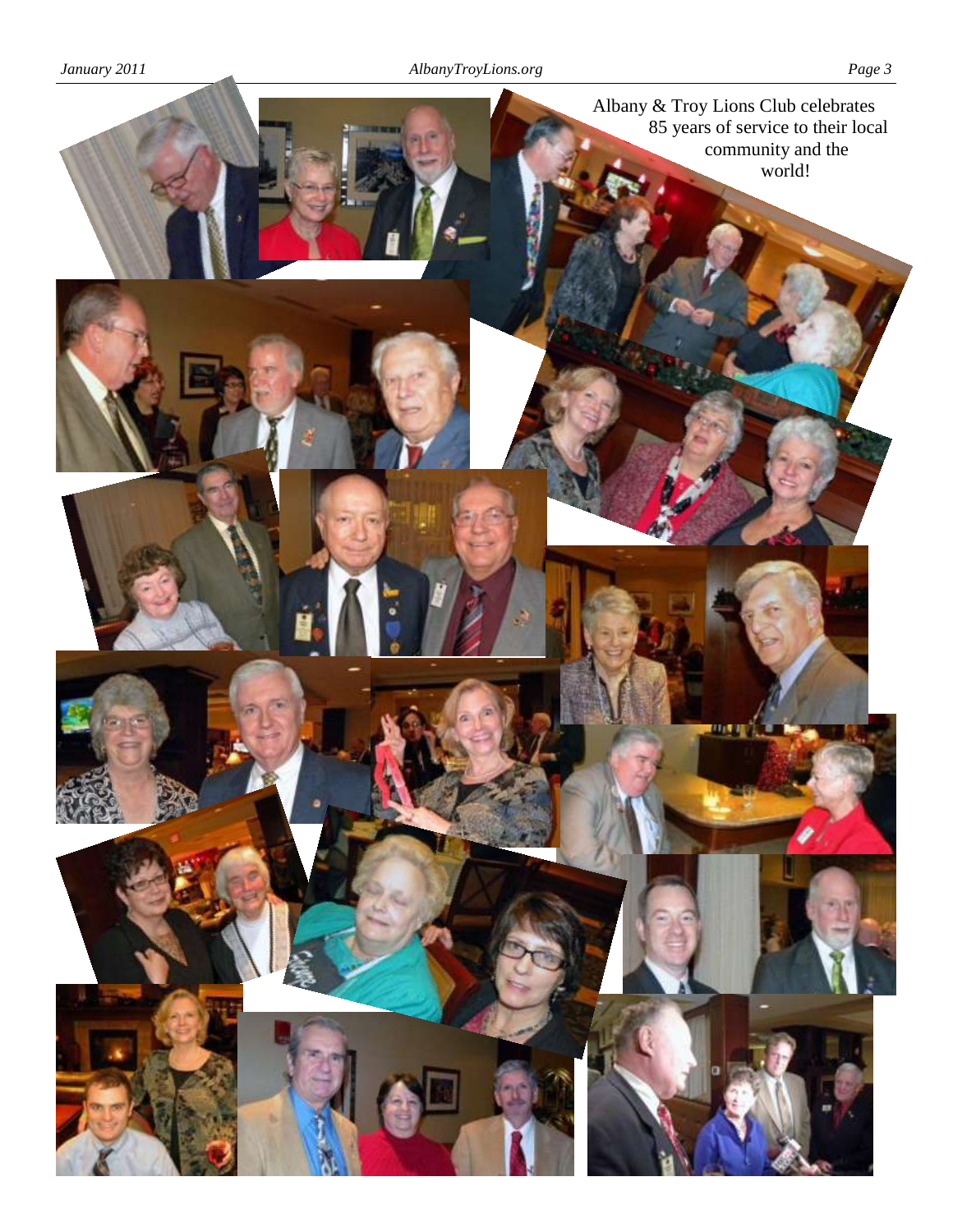

PID John presented International President's Letters of Commendation to A&T Lions Paul Vergoni and Larry Krug for their many years of service to our club, and a pin to Immediate Past President Ruth Sano for net membership growth last year.







# *Report of the board meetings held on Wednesday, December 15, at the Alexis Diner*

At the Club board meeting, under old business, Lion Diane reported:

- The  $85<sup>th</sup>$  Anniversary Dinner was a smashing success. A motion was made to congratulate Lion Diane and the committee, which passed unanimously to a round of applause.
- No response yet from the Schaghticoke Fair to our request to give out ear plugs, but there's still plenty of time.
- The Blood Drive is Monday at the Colonie Elks. The phone calls are under control, and workers have volunteered for both shifts.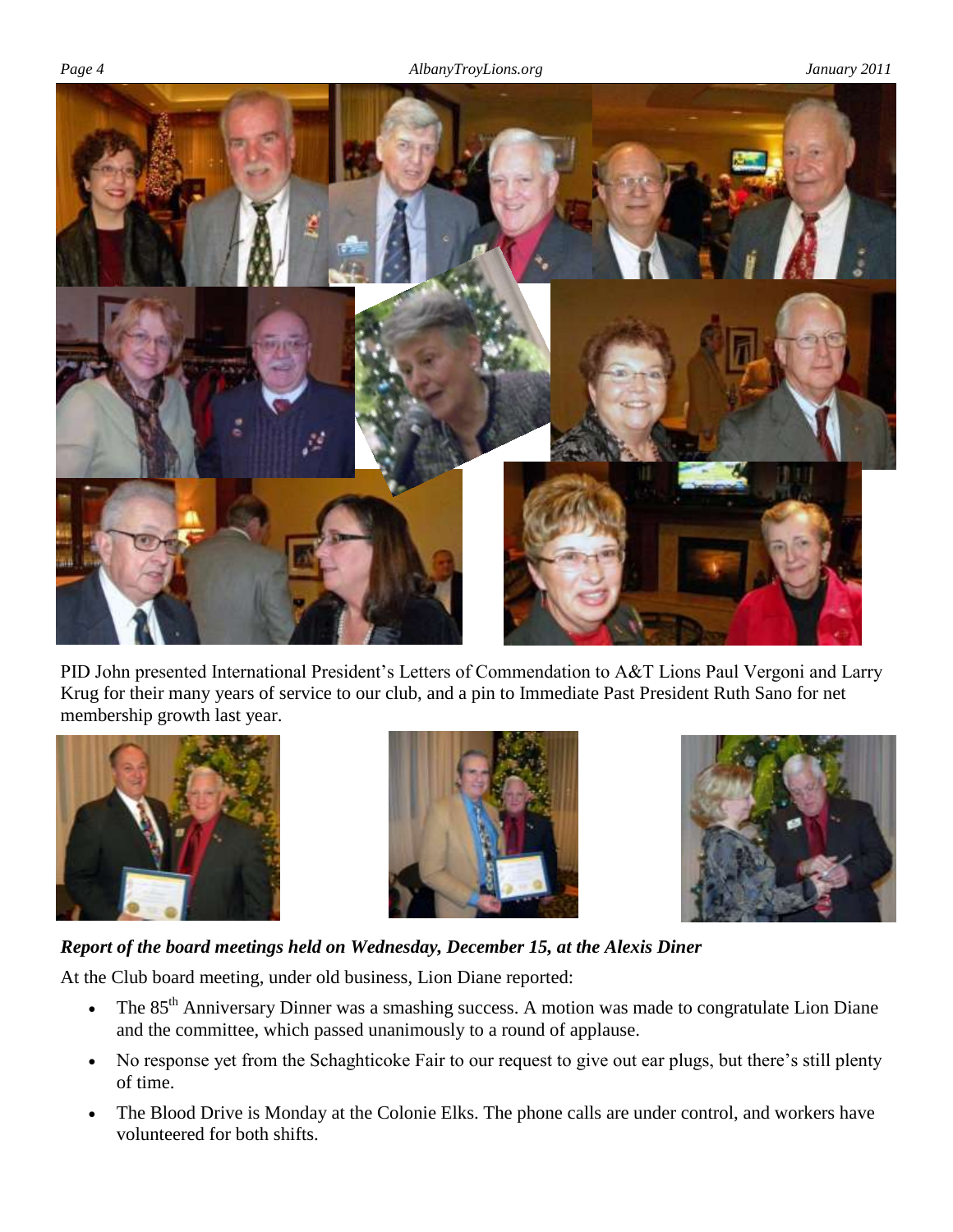Popcorn sales grossed \$341 at the Victorian Stroll. Our machine died before the day started, but Lion Larry came to the rescue with his own machine. We will investigate getting ours fixed.

New business:

- Lion Diane suggested a club work day at Camp Badger in the spring. This is something to be pursued.
- The next district cabinet meeting is Saturday, Feb 5 in Glens Falls.
- $\bullet$  Lion Tom announced that the food collected at the 85<sup>th</sup> dinner went to Doors of Hope in West Sand Lake (part of Catholic Charities). Even though we didn't have much (it got very little emphasis before the dinner), they were very appreciative.
- If we have any magazines, not more than 3 months old, get them to Lion Tom, who will deliver them to the VA Hospital.
- We decided against supporting Lady Royals, a softball league for teen-age girls, as being to far from our core mission.
- To fill two vacancies on our board, we appointed Lion Maryanne as  $3<sup>rd</sup> VP$  (to replace Lion Terry, who resigned for health reasons) and Lion Kathy Dorn to complete Lion John Krumanocker's term as Director,  $2<sup>nd</sup>$  year of 2.

At the Charitable Fund board meeting, Lion Tom reported that we received a check for \$177 from ReSpecs, the company that gets our broken metal eyeglass frames.

He also reported that the 50:50 money from the 85<sup>th</sup> dinner went to Conserns-U of Rensselaer County.

Lion Jerry reported that seal campaign donations are at \$1565 from 31 donors, for an average donation of \$50.48. This average is 33% better than any year in the past 6 years.

We approved a hearing aid request from Terry for an 81-year-old woman from Colonie. The applicant will come up with \$400, the Hearing Conservation Society will donate \$145 and it will cost us \$150.

We had approved a hearing aid request last month for a coffee-truck driver from Guilderland, based on \$295 from the applicant, \$300 from HCS and \$100 from the club. But since HCS came up with only \$200, it will cost us \$200.

We voted to donate \$100 to Camp Badger and \$100 to Arc of Rensselaer County.

# *Shoes for the Shoeless*

On **Saturday, Dec. 11**, Lions Jerry Gordon, Carol Quantock, Ruth Sano and Paul Vergoni, along with Bob Sano and two others from a local church met behind Delmar Bootery in Stuyvesant Plaza. In less than two hours, we loaded 9400 pairs of shoes into a very large trailer driven by Lion Rev Al O'Neill of the Glasgow (DE) Lions Club. Lion Al and other Glasgow Lions will deliver them to the needy in Appalachia. These shoes of every type imaginable are collected by Gail Sundling, owner of the Delmar Bootery at Stuyvesant Plaza. Gail accepts donated used shoes in good condition during October and November. She stores them in nearby warehouse space donated by Ed Swyer, owner of Stuyvesant Plaza. A&TLC has been helping with this project every year since 2003. Next year, we'll try to remember to bring a camera.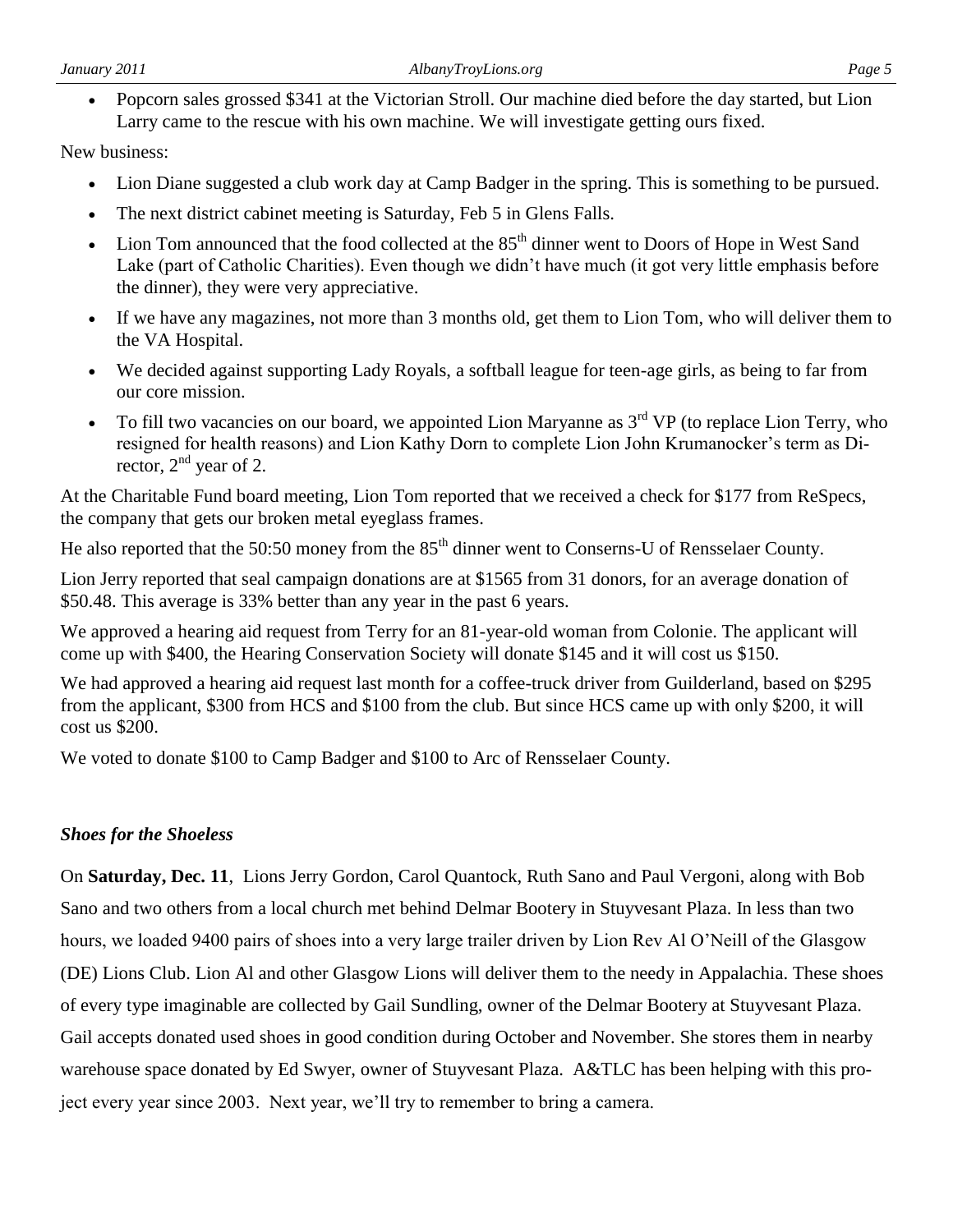## *Popcorn sales at the Victorian Stroll, Sunday, December 5*

The day started ominously: the heating element in our popcorn machine had apparently died. But Lion Diane called Lion Larry "Here comes the Calvary" Krug, and he soon arrived with his machine to save the day. It's a little smaller than ours, but it got us through. We managed to gross \$341, and we sold 3 \$aveAround coupon books. Could have been better, but it could have been a lot worse, and we were warm.

Thanks to Bob Sano's and Dennis Fagan's trucks for delivering and picking up, respectively, and to Waterford Lion John Delory, First Niagara Branch Manager, for letting us use the facility. With the weather being so cold that day, we really appreciated being inside.

*Tom & Diane Hart, Carol Quantock Paul & Laura Vergoni, Dave Harris*



*Jerry & Maryanne Gordon, Vicki Shahinian Larry Krug, Bob & Ruth Sano*

# *Blood Drive at Colonie Elks, Monday December 20*

Lions Elaine Hayner and Vicki Shahinian made all the phone calls, and they worked at the drive with Lions Maryanne & Jerry Gordon, PDG Dave Harris,



Carol Quantock and Paul Vergoni. In addition to working, Lions Carol (►) & Vicki (◄) donated blood. Here are the statistics from the Red Cross:

| <b>Blood Drive Goal:</b>      | 42   |
|-------------------------------|------|
| <b>Presenting Donors:</b>     | 40   |
| <b>Units Collected:</b>       | 43   |
| <b>First Time donors:</b>     |      |
| <b>Potential Lives Saved:</b> | 129  |
| % of goal achieved:           | 102% |



Nice job, everyone!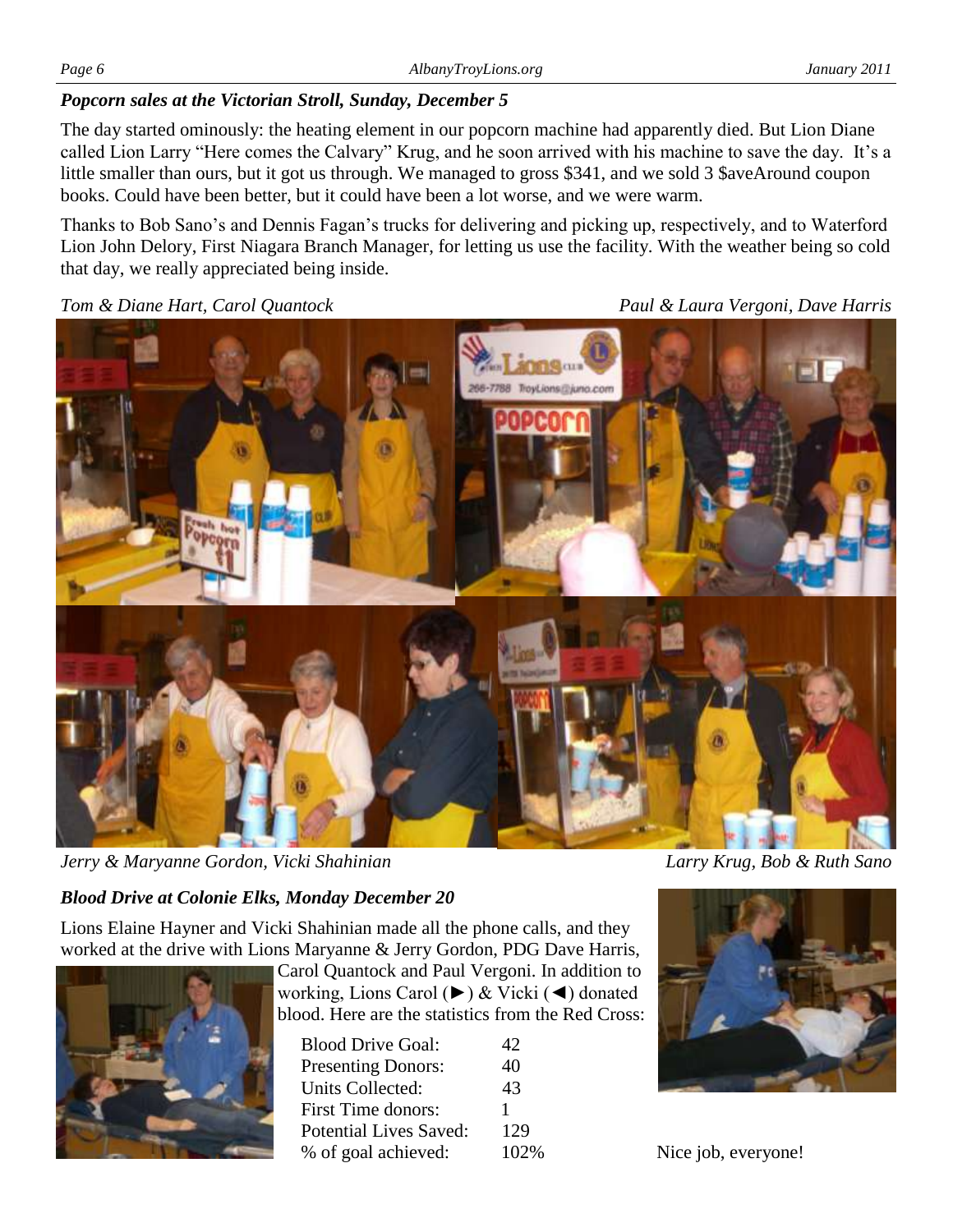### *Magazines*

Lion Tom says the V.A. Hospital is looking for magazines. Instead of throwing them out when you're done with them, bring them to a meeting for Lion Tom, or contact him at C: 522-6666 or thart003@nycap.rr.com to make other arrangements. For mags with dated information (like *Time* or *People*), they should be less than 3 months old. But mags like *National Geographic* or *Smithsonian* can be any age.

# *Our next meeting…*

Our next meeting will be on Wednesday, January 5, at the Red Front at 6:00 PM. Our guest speaker will be District Governor John Samples, Sr. We will have the rare pleasure of having him speak to us two months in a row. Don't miss it!

### *How you can help our club*

Do you Google search? As few as 3 searches a day can earn HUNDREDS of dollars a year for the Albany & Troy Lions Club. So make sure to do your searches through **AlbanyTroyLions.PenniesAtATime.Com**. Or you can use the link on our web site – **AlbanyTroyLions.org.** Here's what you should do:

(1) Go to **AlbanyTroyLions.PenniesAtATime.Com**, then "bookmark" the page (add it to your 'favorites'). That then becomes the link you should use whenever you're doing any web shopping. (If you want to get fancy, you can rename it something like "Buy here.")

(2) And while you're at **AlbanyTroyLions.PenniesAtATime.Com**, click on **Install Albany & Troy Lions Club Search** near the upper left corner and follow the directions. This will put a search box in the upper right corner of your browser; this is what you should use for all searches, because we'll get a penny every time you do.

## *On a more personal note …*

*This section is intended to increase camaraderie among our members by giving you some idea of what your fellow Lions are up to when they're not being Lions. If you think this is a good idea, you can help by giving me a few words occasionally about what's noteworthy in your life. Or tell me about some other Lion who might be too shy or modest to tell me him/herself.*

On Tuesday, Dec 21, Lions Diane, Tom, Maryanne, Jerry, Elaine, Vicki, PDG Dave and Dave's brother Phil journeyed to the Water's Edge Restaurant in Glenville to attend the Scotia-Glenville Lions' Christmas party. Pictures are on their new web site, SGLions.org. After a delicious dinner, they held an auction at which none of us bought anything. But we had a good time anyway. [This item doesn't really belong in this section, but I didn't have anything else to put here.]

# *Happy Birthday!*

Happy **January** birthday to these A&T Lions:

12th-Ola Fawumi 23rd-Chris Burke 25th-Rob Brass

# *Mark your calendar…*



# *Happy Anniversary!*

Happy Lions Anniversary to these **January** inductees:

Pam Khambonanda-19 years Gordon Miller-31 years

**Wednesday, January 5, 6:00 PM:** General meeting at the Red Front. Come hear DG John Samples, Sr. **Saturday, January 8. 8-10 AM:** Support NABA by going to their Flapjack Breakfast. See page **Wednesday, January 19, 7:15 AM:** Board meeting at the Alexis Diner. All members are welcome.